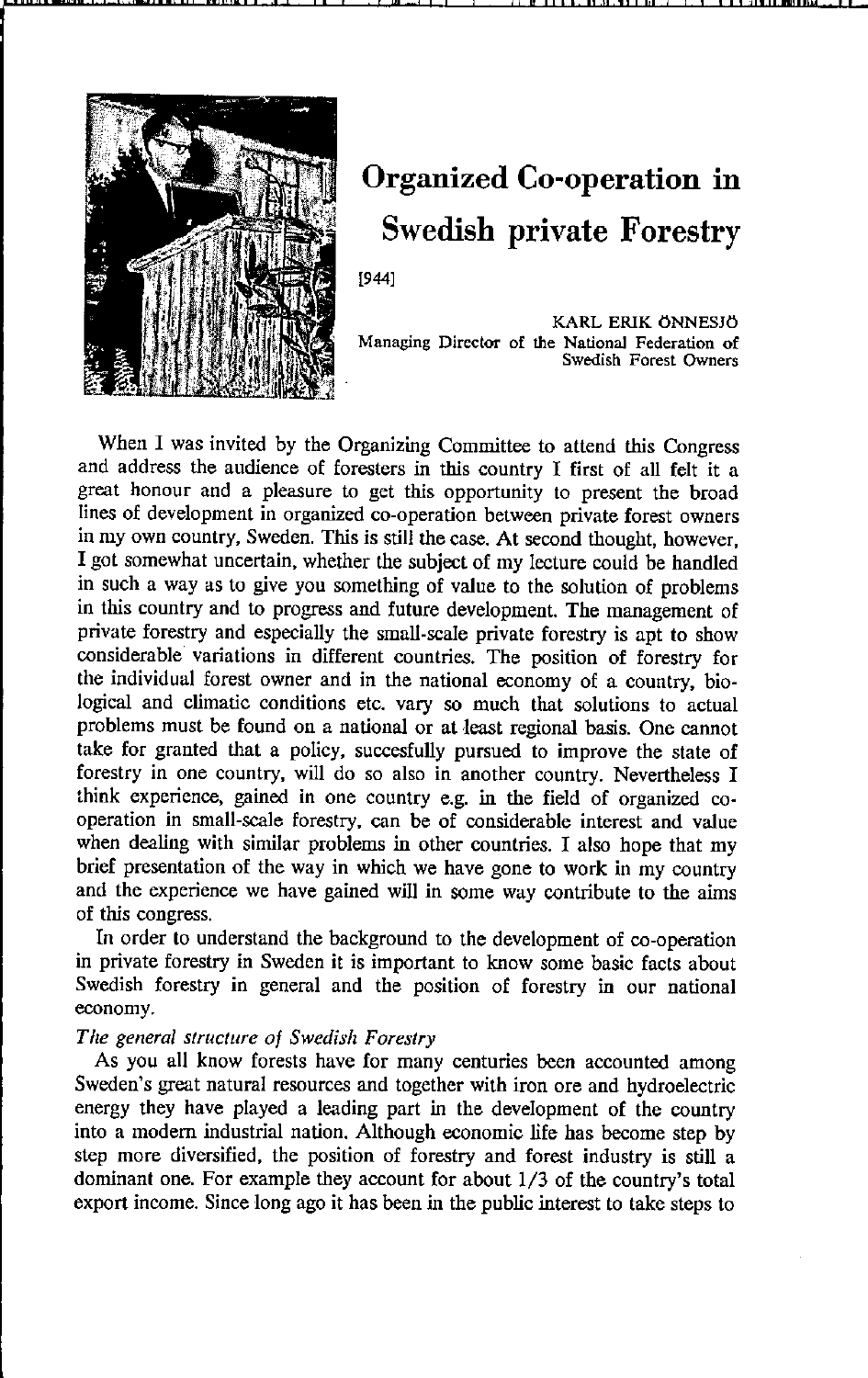preserve a sustained yield in forestry as a basis for economie development. Already at the beginning of thls century a specifie Forest Law was introdueed ordaining compulsary reforestation after felling. With some amendments a legislation with thls aim is still in force and it is supplemented by advisory and educational public activities.

It is also essential to know that forestry in Sweden is operated in three different types of enterprises or, more precisely, by three different categories of owners. About one quarter of the country's forest area is owned by the State and other public communities. Another quarter is owned by companies and operated in integration with the processing industries. The remaining half is owned and worked by private individuals, most of them farmers, who carry on both forestry and agriculture. Combined fanning and forestry is thus the most common form, in which forestry is conducted in Sweden. Although collaboration in technical matters is practised on a large scale between all categories of forest owners, it is within the private sector, which is closely connected with farming, the more genuine co-operation, which I am going to deal with, has been developed.

It must also be kept in mind that the basic conditions for forest production vary considerably in Sweden. The extension from South to North is no less than 1.500 kilometers and Sweden represents in this way a cross section of the northem coniferous belt from the hard wood region in the southemmost part to the timberless highlands in the north. In the north, where nationally and company-owned woodlands dominate, there are large areas of land of low productivity. In the south of Sweden, where farm forests represent about 80 percent of the total, the yield is far higher. For this reason the privatelyawned forests with their 50 percent of the total area account for some 60 percent of the total growth, whieh at present is estimated to be approximately 80 millions m<sup>3</sup> per annum.

#### *Scaltered ownership and small working units call for collaboration*

Swedish forests are historically divided among a great number of proprietors. This is particularily true in privately owned forestry, which to-day is aperated by mare than 200.000 working units. The average size of farmers' forests in southem Sweden is 40-50 hectares and in northern Sweden about the double. Also the company-owned and to some extent the State-owned forests are scattered, despite the fact that they belong to a Iimited number of owners, possessing large properties. The chlef reason far this situation is that forest holdings have been purchased from private owners. This scattered ownership is in many ways an abstacle to ratianal forestry and great efforts are being made to reorganize and improve the structure. The Government supports in different ways the structural improvement but, as everyone realises, it takes time to reach results of major importance in this field.

It is against this general background that the development of the Swedish Forest Owners Movement should be seen. As I have already mentioned the majar part of private forestry in Sweden is operated in smal! units and in combination with agriculture. This combined form of activity has been and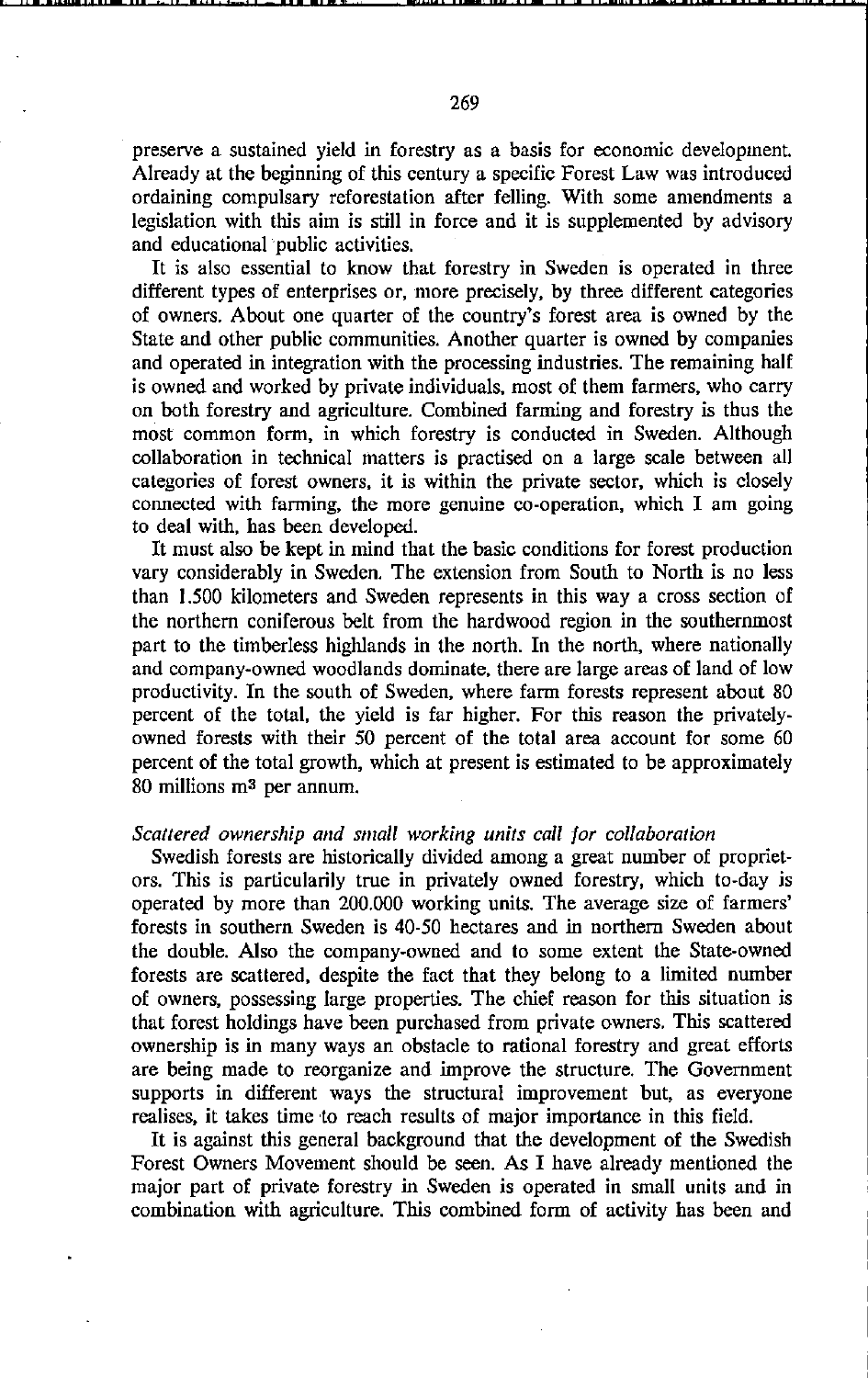remains highly important for Swedish farmers, since it offers possibilities to ensure yearround occupation to the farmer and his labour, better utilization of investments in buildings, roads, equipment etc, and at the same time makes a well-dispersed supply of labour available to forestry. The partition of forest land in comparably small units has, on the other hand, created major difficulties both in securing trained personnel and in marketing the small quantities of timber. The difficulties have become emphasized when trying to take advantage of large scale operations through mechanization of logging and other heavy operations in forestry. The need for collaboration has gradually increased with rizing costs of labour and declining economic results from forestry. Problems of similar kind have met the Swedish farmers also in their agricultural activity and organized co-operation between producers first appeared in that sector. The organization of co-operative Associations in the forest sector has thus been influenced by and grown up parallel with a corresponding line of development on the agricultural side. The **total organization is linked together in a countrywide organization, the**  Federation of Swedish Farmers' Associations.

## *The Organization and programme of work rapidly expanded*

The first Forest Owners Associations in Sweden were established already in the 1920's. They were of a purely non-profit-making character and their main purpose was to propagate sound forestry. It soon became apparent that the scope of these activities was inadequate. Above all marketing difficulties brought economic questions to the fore. The Associations were therefore during the 1930's reorganized to permit also commercial involvement.

The first commercial task of the Associations was to pool the great number of small quantities of wood, offered for sale, into larger and more attractive lots, for which reasonable prices could be obtained. The Associations were naturally in the beginning confronted with great difficulties and met by seepticism both from the processing industry and from many forest owners. After the first trial years the organization has, however, gradually strengthened its position and grown more rapidly than anyone could have imagined from the start. The total quantity of timber offered for sale has increased from year to year and now amounts to 13-14 mill. m<sup>3</sup> per annum.

As a result of the large access of members to the organization, the activities have gradually been extended to include the rationalization of logging and transport operations and the furnishing of machines for logging, roadbuilding etc. Lately the silvicultural aspeets have also been included among the activities and even the recently developed practice of fertilizing forest stands is now on the programme of work.

A ncw important step to improve market conditions for the members was taken. when the Associations commenced buying or establishing forest industries of their own. In this way the small-scale private forestry is now developing a specific form of integration with the wood-processing industry, which gives the owners not only participation in the profit from the processing of their roundwood but also new ways of rationalization.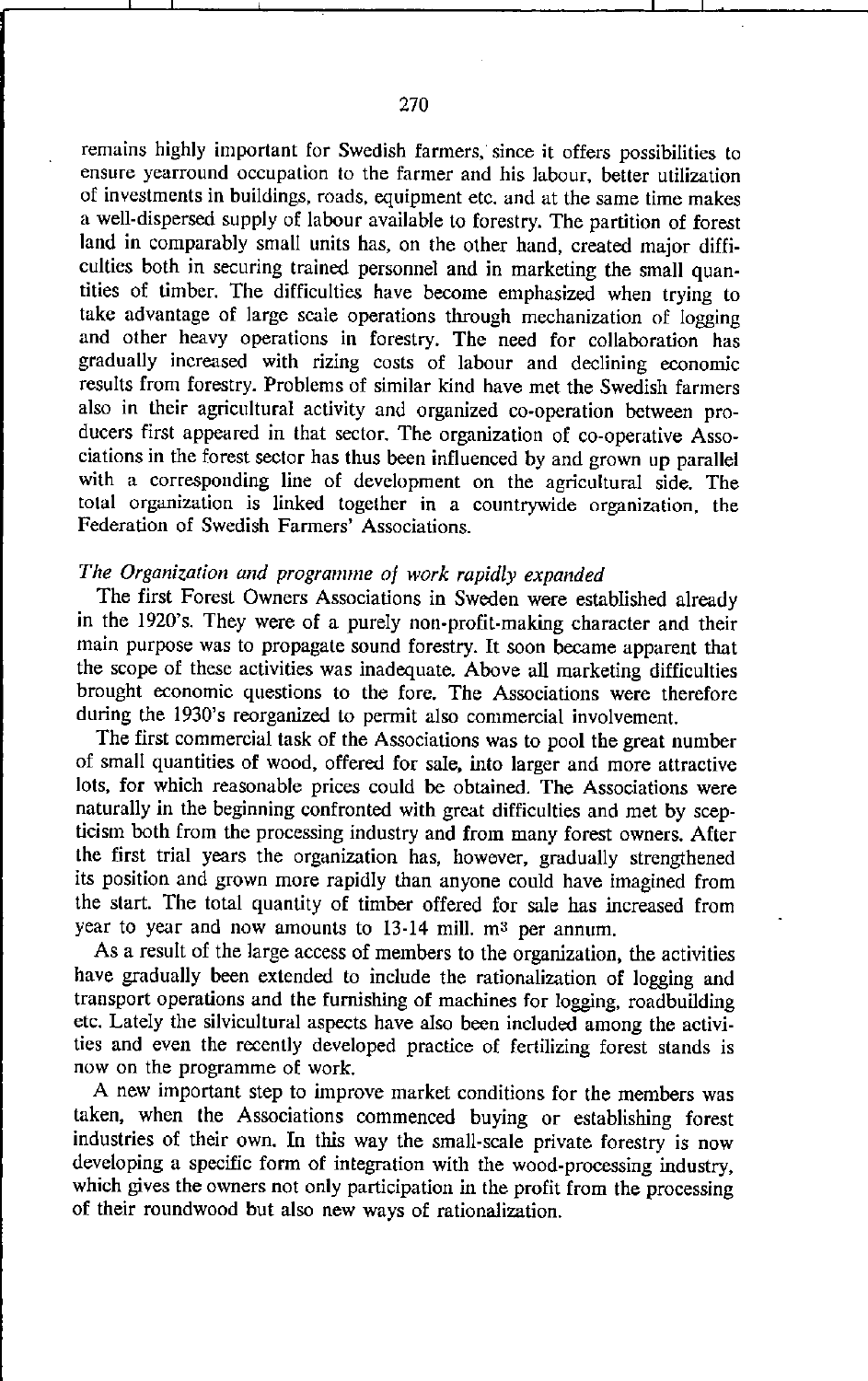*Regional Associations the basic element in the organizational structure* 

There are now altogether 19 Forest Owners' Associations, covering all of Sweden, with a total membership of about 135.000 and 7 mill. hectares of productive forest. This corresponds to almost 2/3 of the total privatelyowned woodlands.

The main objects of our Associations are to-day

- to carry on trading in forest products and the processing of them on behalf of all their members;
- to work in different ways for improved economie yields from the forestry work of their members;
- to ereate greater interest in maintenance and thus improve produetivity in the forest;

to safeguard and promote in other ways the interest of private forest owners in relation to the Government and other Organizations;

A Forest Owners' Association consists essentially of its members, who exercise their right of decision in the Association on the principle of "one man, one vote". However, most of the Associations are so big that for practial reasons it is impossible for al] the members to take part, when the important decisions are made at the annual meetings. A proxy system has, therefore, been introduced.

The empowered representatives are appointed by vote at local meetings, to which all the members in certain districts are summoned. The number of representatives elected is proportionate to the number of members in the district.

Every year at the annual General Meeting a Board of Directors is appointed to be responsible for the management of the Association. At the end of each financial year the Board of Directors is discharged from liability for their administration during the past year. Auditors are likewise nominated there for scrutinizing the financial administration.

The Board of the Association appoints a business manager, who gives effect to its decisions; he is also responsible for and directs the work of the Association. The business manager has several officials to assist him.

Everyone, who becomes a member of an Association, undertakes to contribute to the Association. The size of his contribution is based either on the rateable value of his forest or on its productive area.

The contributions are usually paid by making a deduction from the sums paid by the Association for deliveries, generally 2% to 3% of the value. As long as the amount of the contribution has not been paid in full the "dividend" is credited to the members' contribution accounts. The dividend represents that portion of the surplus eamed by the'Association from its economic activity, to which every member is entitled. The dividend may be more or less compared with the profit that is distributed to the shareholders in a business company.

As a rule, the amount of the contributions will have been paid in full after about 15 years.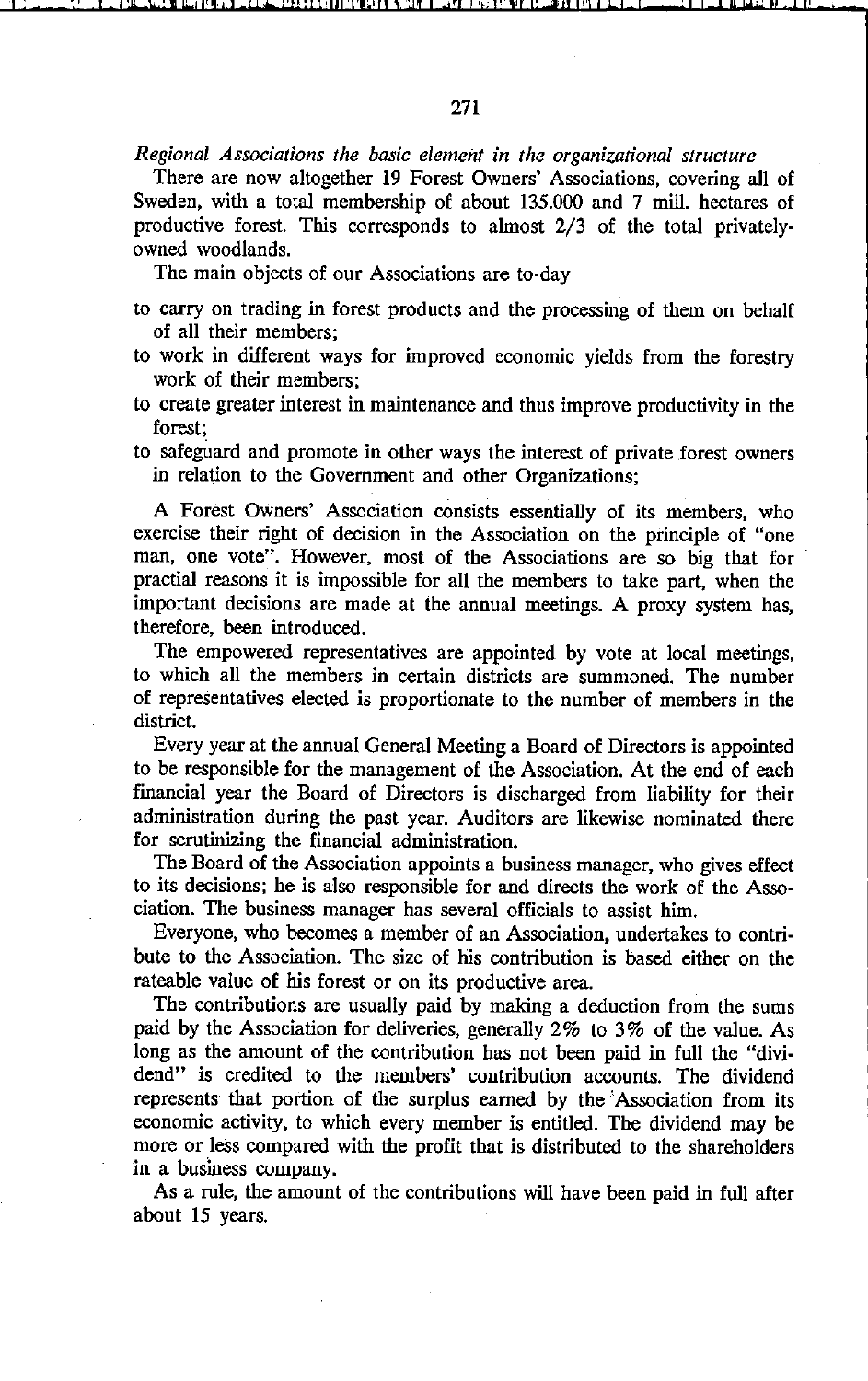If a member ceases his forestry production  $-$  as a result of selling his property, for example  $-$  his contribution is refunded.

This method of financing has largely covered the needs of the Associations for capital of their own to carry on the work in its traditional form.

## *Closer co-ordination of management in "Forestry Areas"*

Although marketing still constitutes the main task of the Associations the latest development has made the need for collaboration more and more



**De Canadese Tree Far**mer: gelede **met vierwielaandrijving voor het uitslepen van langhout met behulp van lier en uitsleep**kabels.

apparent also in the current management of small-scale forestry. One factor has been the growing scarcity of labour, which has forced up wage costs. Another and perhaps still more important factor has been the rapid development in the field of mechanizing. This calls for increasingly substantial injections of capital and everlarger handling-units. To take advantage of the possibilities to rationalize forest operations through more advanced mechanization the small-scale private forestry has no other way to follow than eo-operation and joint solutions.

This has been the incentive to establish, within the framework of the Asso**ciations, regional groupings in so called "Forestry Areas" . A "Forestry Area"**  is an organizationally united area, in which the owners on a fairly long-term eontraetual basis eo-ordinate their forestry operations. The Associations provide the "Forestry Areas" with technically skilled supervisors, machinery and services of different kinds. Forestry workers can thus be employed on a permanent basis, which otherwise of ten is beyond the resources of an individual owner. Major investments in roads, draining projects etc. can be made on a joint basis and felling operations co-ordinated. The services are charged at a self-cost basis. Suitable sizes of "Forestry Areas" are in the south of Sweden 4.000 hectares, in the north 15.000 hectares or more. To assist the silvicultural expert there is usually a members' council, elected by the owners concerned.

This new form of collaboration started ten years ago and the idea has been met by a great interest from the forest owners. After an experimental period of a few years new areas are now being formed at a rapid rate.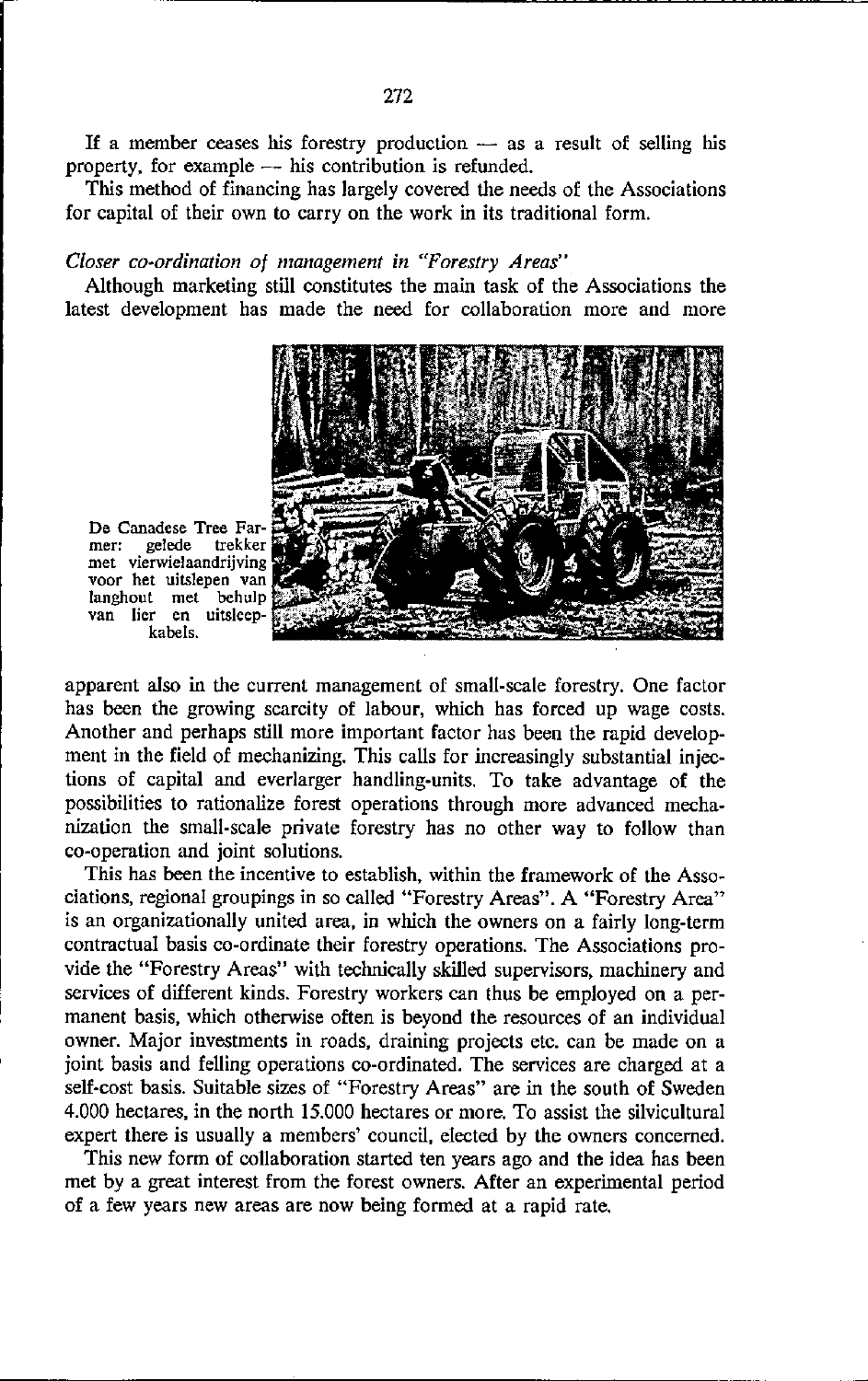

**De in Zweden in licensie gebouwde Tree Farmer, die in Apel**doorn werd gedemon**streerd.** 

After the trial period with a yearly enrollment of about 50.000 hectares, the organized area increased by about 200.000 hectares per annum in the early sixties and 500.000 hectares during each of 1965 and 1966. We have at present about 350 registered Forestry Areas comprising ca 36.000 owners and over 2.2 mill. hectares. The Forestry Area concept thus has become one of tbe corner-stones of to-day's co-operative organization witbin private forestry.

#### *Expansion in forestry and processing industries closely interrelated*

As forestry operations are intensified and productivity increased and as investments in terms of machinery, labour, equipment etc. rise, so is the need sharpened for a sufficient demand and stable marketing of the forest products. The heavy long-term investments involved both in forestry and forest processing industry call for great attention to the close interrelationship that exists between development in the two sectors. This is of particular importance in a country, where forestry plays a leading part in the national economy and where forestry and processing industry only to a small extent are fully economically integrated. As long as a forest owner cannot find buyers to his products at reasonable prices and consequently has to manage his forestry at a restricted and economically unprofitable level, he is naturally unwilling to invest further capital resources in order to increase the forest production capacity. The availability of well managed, diversified and efficient processing industries, able 10 pay reasonable prices for tbeir supply of raw malerial, is therefore one of the most important incentives to progress in forestry. The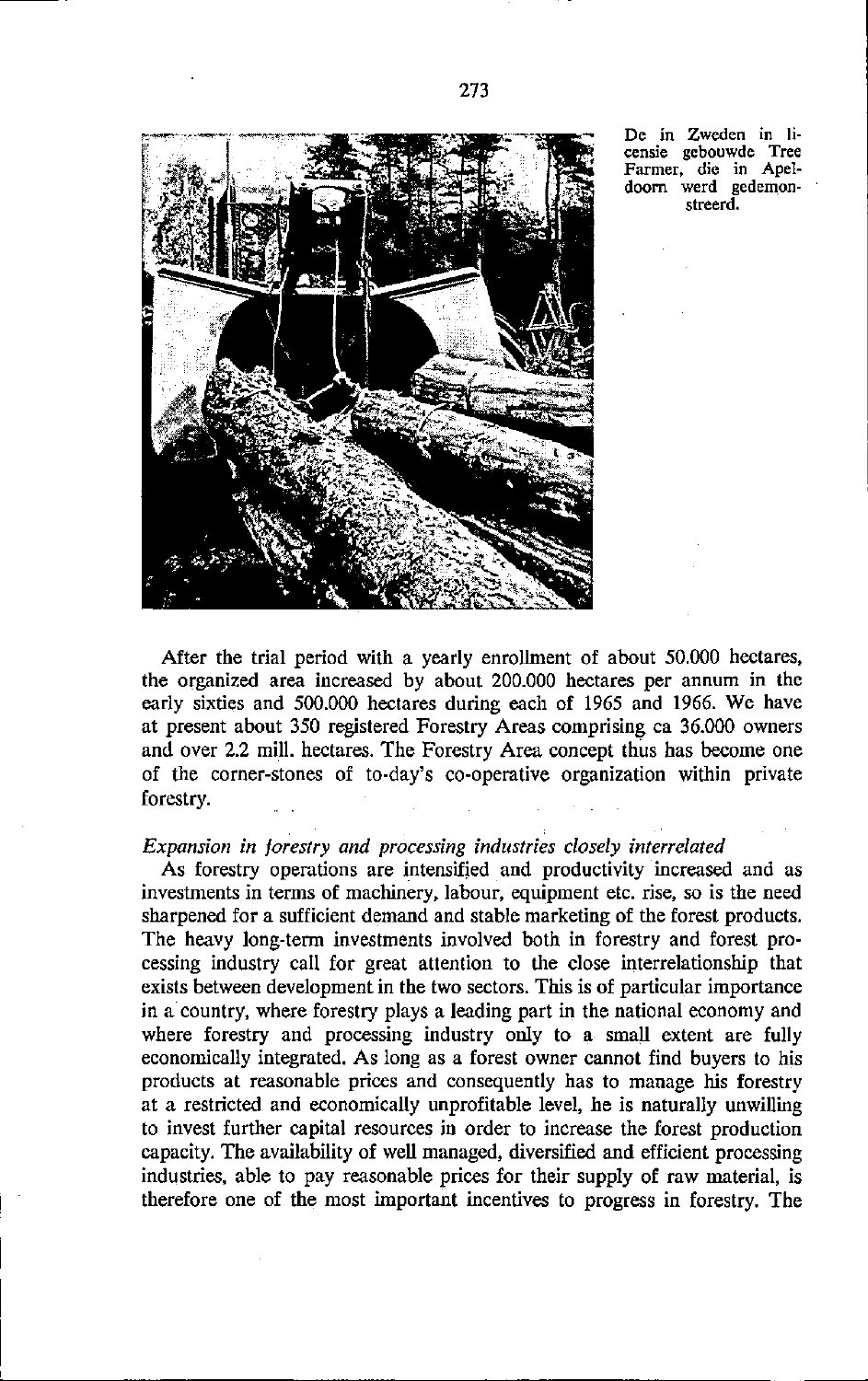ideal situation would be a parallel expansion of industrial processing capacity and forest production, giving a necessary degree of security for the supply of raw material and at the same time as full and efficient utilization of the available forest products as possible. This balance might often be difficult to achieve but is nevertheless of decisive importance to create sufficient resources of selffinancing within forestry.

## Forest owners' commitments in processing industry  $-$  a decisive new line of *activÎty*

In Sweden as in other Nordic countries the private forest owners have earlier been confronted with serious difficulties in marketing tbeir products. One major difficulty has been the lack of capacity of the forest industries. particularily in the south of Sweden. Existing industry in that part of Sweden has been neither interested in nor capable of expanding. This has put serious obstades to the development and management of forestry in an economie way. In order to improve the situation the forest owners have thus felt obliged to take the iniliative themselves to establish. through their Asoociations of co·operation. processing industries of their own. The first major development occurred in 1950 when forest owners decided to build a pulp mill in the south of Sweden  $-$  a completely new approach to the disposal of their forest products and regarded by many as the sort of risky manoeuvre, reserved for big finance. However, the idea became a distinct success.

The first big project was followed by new ones in different parts of the country and the industrial activilies have thus expanded rapidly during the last ten years. So the Forest Owners' Associations at present run an important part of the Swedish Forest Industries. New plants are under construction and projected both in the pulp and paper and in the sawmilling sector. In order to carry through the industrialization it has been found appropriate to found a number of companies, owned by tbe Associations and to some extent financed also by loans from the forest owners.

### *Collaboration at the National level*

To complete tbe organizational picture of The Forest Owners' Co·operation it should be mentioned that the 19 Associations have jointly formed a national organization, called the National Federation of Swedish Forest Owners. "S.S.R.". It is a representative and advisory body, possessing restricted authority to make decisions applying to the member Asoociations.

The main task of "S.S.R." is to work for collaboration between the Asoociations so that tbe joint assets of tbe movement are safeguarded and utilized in the best possible manner. "S.S.R." also watches over the interests of the individual owners in relation to the Government, public opinion etc., and has thus earned a respected position as the spokesman for private forestry in Sweden.

One of the most important tasks of tbe "S.S.R." is to work towards fixed prices for the standard asoortments of sawnwood and pulpwood. Every autumn negotiations are entered into between "S.S.R." and the Associations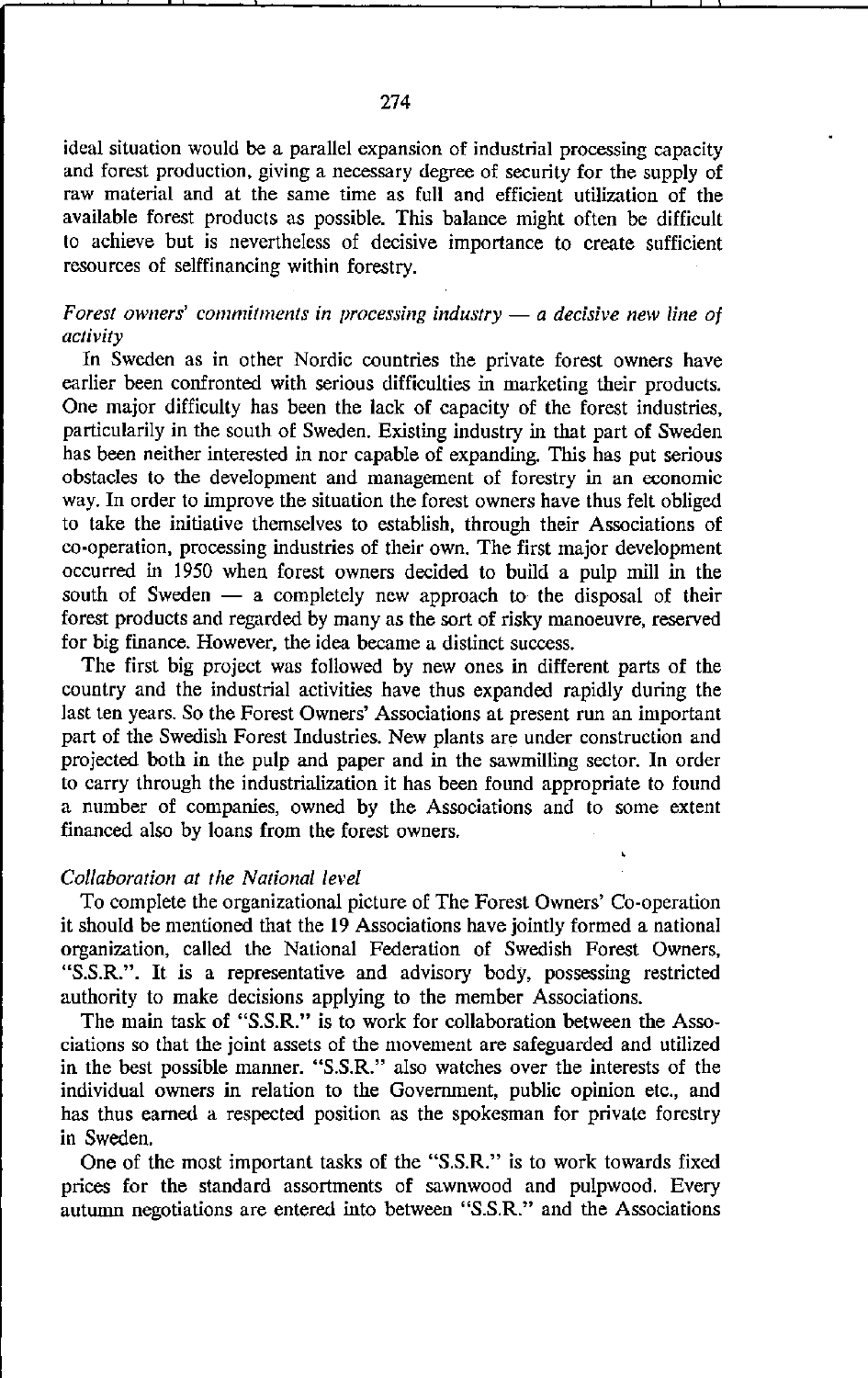on the one hand, and tbe industrial buyers on the other. These negotiations generally result in price agreements, covering tbe next year's timber market.

The authority, with the right of decision in "S.S.R.", is a Board elected at the annual General Meeting by the authorized representatives of the local Forest Owners' Associations throughout Sweden.

Work within "S.S.R." is led by a managing director, who is assisted by a number of officials. Organizationally, the Federation is divided into four Departments:

the Forestry Department deals with general silvicultural matters and questions of policy, labour and machinery. Prices and technical questions concerned witb the measurement of forest products are a!so dealt with by this department;

the Organization Department handles matters of memhership etc., informative and instructive activities as well as questions of structure, property and land;

the Export Department is responsible for dealing in round wood and also assists in the sales of sawn wood-goods by some Associations;



*Tile Forest Owners' Associations are usually organized as shown in Ihis diagram. This arrangement makes it possible for effeclive mutual contacts* **/0** *be maintained management and mem*bers. Note the connection between the mem*bers and the Board.*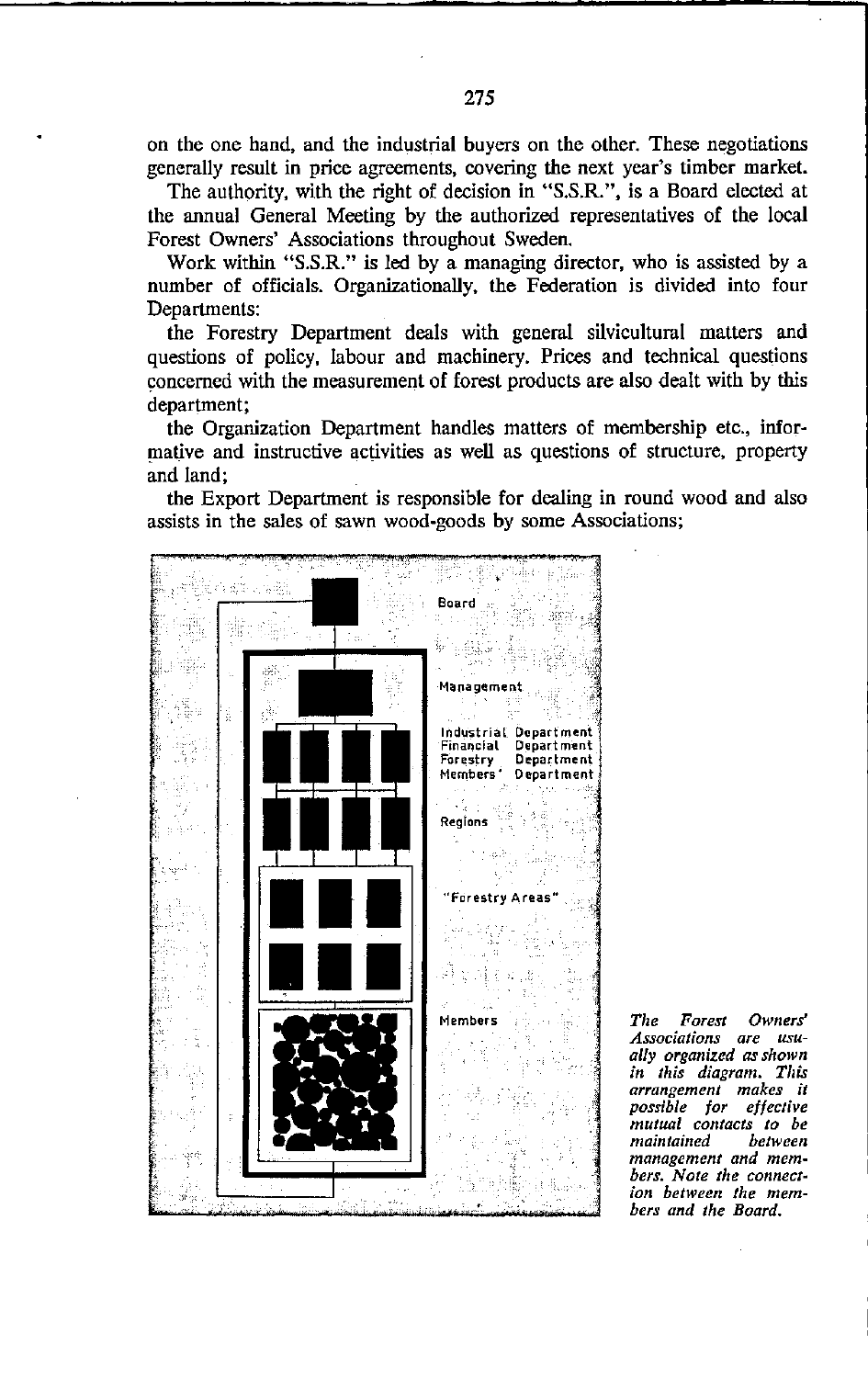tbe Financial Department attends to "S.S.R." 's own needs and helps the **Associations in economical matters, taxation and business administration.** 

In order to simplify matters I have made an organizational scheme, which I hope can give you a better general view of the broad lines of the organization. The diagram shows a norma! Association which economically is the basic element in the organizational structure.

#### *Experience promising. Co-operation now under rapid development*

Before I conclude I should like to summarize briefly some of the experience we have gained in Sweden from organized co-operation in small-scale private forestry. When doing so it should first be emphasized that the co-operative activities in the Swedish small-scale private forestry still are in a stage of rapid development. It is only natural that these activities as weil as the organization should gradually be adopted to the increasing volume of work and otber changing conditions. It should also be noted that the establishment of "Forestry Areas" within the Associations has taken place during the last ten years as well as tbe important integration with the processing industry. It is, therefore, still difficult and too early to assess fully the importanee and the role of forest owners' co-operation in regard to the economy in genera\.

The experienee gained has, however, been very promising. First of all, the genera! level of activity in forestry as weil as the personal interest of the members have increased substantially, above all through the organization of tbe "Forestry Areas". Planning of the activities. both from one year to another and for the future has been improved and co-ordinated, and felling has increased. It has also been possible to reach a more rational use of forest labour. The call for labour, in addition to the work, carried out by the forest owners tbemselves, has been met by employment of trained workers on a permanent basis. The mechanization has a!so undoubtedly been speeded up by joint financing and tbe use of special logging tractors and other heavy . equipment. Inveslments in raads of mutual interest to a number of owners have increased. The silviculture has likewise become intensified. More detailed studies from experiences gained at the "Forestry Areas", which have been in operation for a number of years, have shown that planting and other measures for reforestation have been raised to a level twice as high as the average for private forests in the respective regions.

I think there is also general consensus of opinion tbat the rather brave and costly commitments undertaken in forest industries have been a success. This new line of activity has created more stable market conditions and has had a decisive influence on forest owners' interest in further developing their forestry. It has also created metbods of integration between forestry and processing, which give the private forestry new ways of rationalization. I think I can say, without exaggeration, that the rapid development in this respect is one of the most important features in modern Swedish forestry and forest industry.

We are now in a stage of dynamic development both in forestry and forest industry. It is always difficult to look into the future. New techniques,